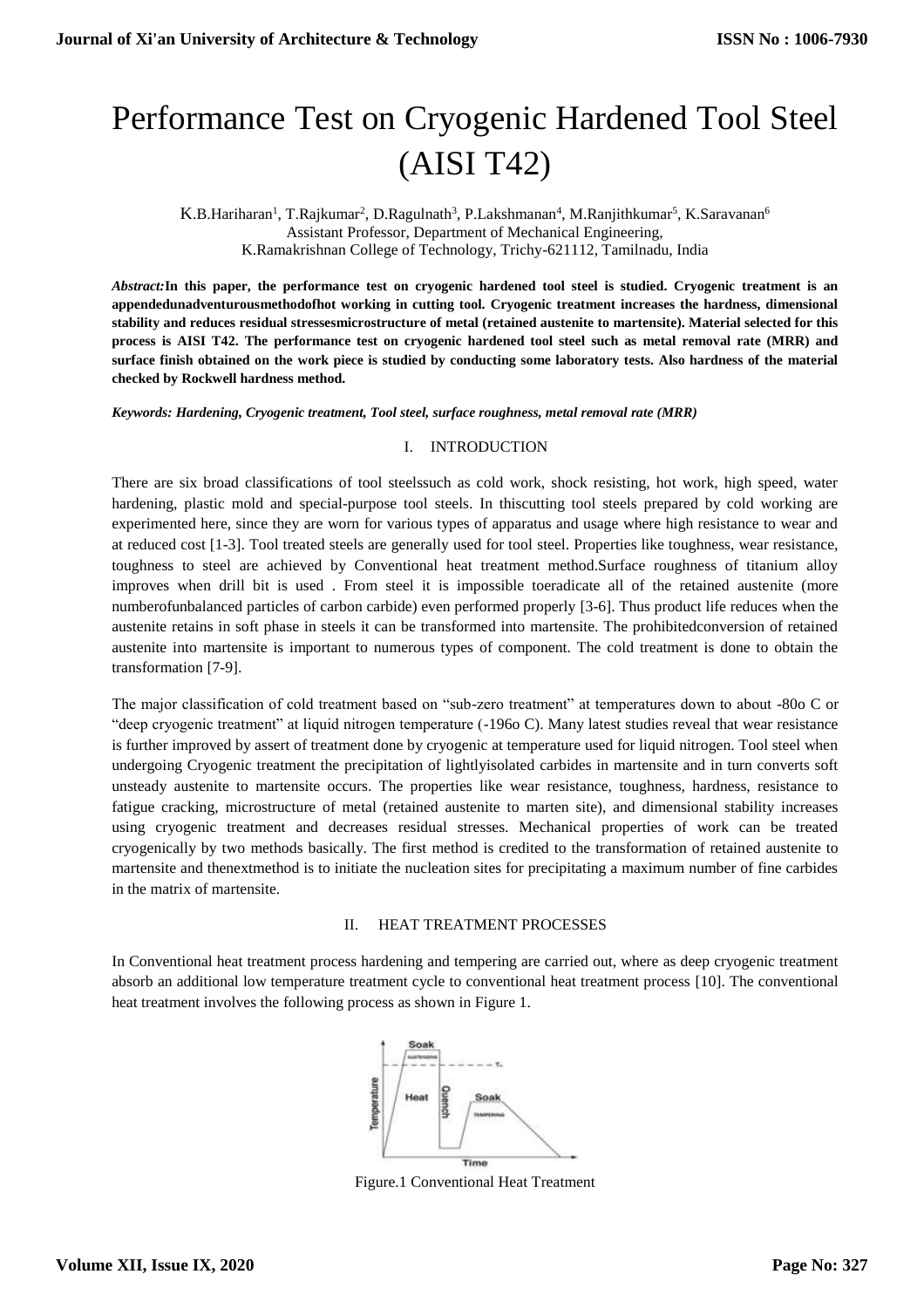## *2.1. Austenizing process*

The hardened steel has to be placed infurnace and temperature rose above its recrystallization temperature and hold for at least 2 hours.

#### 2.2. *Quenching process*

After austenizing, the steel then dropped inside containers of water for rapid cooling to room temperature after removal from the furnace to rapidly increase the hardness of the steel.

#### *2.3. Tempering process*

The brittleness of the hardened carbon steel is removed by tempering it to 350o C.

#### *2.4. Cryogenic Process*

Cryogenic treatment involves cooling down the hardened tool steel to  $-185^\circ$  C and holds it for about 20 hours. The rate of cooling is usually 1 to 1.5o C to avoid thermal shock. The different stages in cryogenic treatment are shown in figure 2.



Figure.2 Stages in Cryogenic Heat Treatment

## III. EXPERIMENTAL METHODOLOGY

Two samples of AISI T42 High speed steel are taken for study. One of them is conventionally heat treated tool (normal tool). The normal heat treatment involves austeninzing the steel to its re-crystallization temperature, then quenching it to room temperature and then followed by tempering process.

The other tool is not only austenized, quenched and tempered but also undergo cryogenic treatment. It is immersed in a liquid nitrogen storage tank for about 20 hours and then exposed in air for attaining room temperature. The liquid nitrogen storage tank is a multi-walled container which avoids the transition of nitrogen to gaseous state for given temperature of the room. The vacuum between the walls of container reduces the convective heat transfer and helps to store the nitrogen in liquid state. The photography of liquid nitrogen storage tanks are shown in figure 3.



Figure.3 Liquid Nitrogen Storage Tanks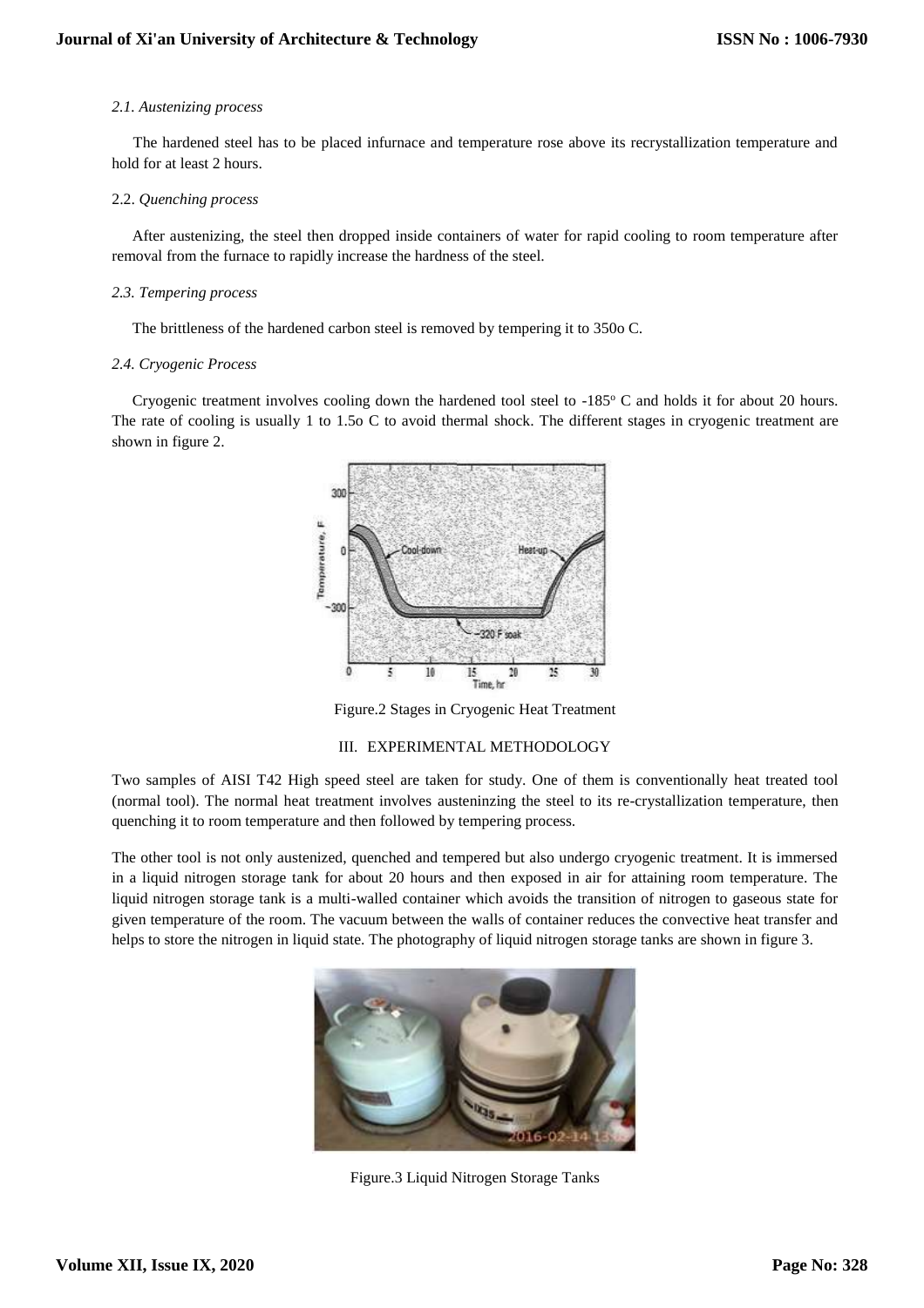The change in properties and performance of two different heat treated tools are then compared and studied. The comparative analysis on hardness of the normal tool and the cryogenic heated tool are studies based on Rockwell Hardness Test. Rockwell Hardness Test can be used for both ferrous and non-ferrous materials. Rockwell C scale is used to find the hardness of ferrous material.

The two different heat treated AISI T42 tools are grinded as a single point cutting tools in tool and cutter grinder with the following tool signature 7-7-15-15-15-15-0.1. The photography of tool and cutter grinder is shown in figure4.



Figure.4Tool and cutter grinder

The turning process is carried out on mild steel work piece using both conventional heat treated tool and cryogenic treated tool. The performances of both tools are compared by measuring the metal removal rate and surface finish obtained on the work piece [11-15]. The readings obtained during the turning operation are given in Table I for normal tool and given in Table II for cryogenic treated tool.

|                | <b>Normal Tool</b> |             |                        |                     |                                                                                                                               |     |                               |           |                |            |                |          |  |
|----------------|--------------------|-------------|------------------------|---------------------|-------------------------------------------------------------------------------------------------------------------------------|-----|-------------------------------|-----------|----------------|------------|----------------|----------|--|
| S.No           | <b>SPEED</b>       | <b>FEED</b> | <b>DEPTH</b><br>OF CUT |                     | <b>REDUCT-MACHIN-SURFACE</b><br>WEIGHT $(g)$<br>ROUGH-<br><b>ION IN</b><br><b>ING</b><br>WEIGHT<br><b>NESS</b><br><b>TIME</b> |     | <b>CUTTING</b><br>FORCE $(N)$ |           |                | <b>MRR</b> |                |          |  |
|                | (rpm)              | (mm/rev)    | (mm)                   | <b>BEFORE AFTER</b> |                                                                                                                               | (g) | (s)                           | $(\mu m)$ | Fx             | Fy         | Fz             | (g/s)    |  |
| 1              | 230                | 1           | 0.2                    | 428                 | 427                                                                                                                           | 1   | 38                            | 1.46      | 5              | 11         | 4              | 0.026316 |  |
| 2              | 230                |             | 0.4                    | 417                 | 415                                                                                                                           | 2   | 35                            | 1.73      | 5              | 11         | 3              | 0.057143 |  |
| $\mathcal{R}$  | 230                |             | 0.6                    | 424                 | 420                                                                                                                           | 4   | 41                            | 1.89      | 5              | 12         | 4              | 0.097561 |  |
| $\overline{4}$ | 358                | 1           | 0.2                    | 407                 | 405                                                                                                                           | 2   | 39                            | 1.21      | 4              | 12         | 3              | 0.051282 |  |
| 5              | 358                | 1           | 0.4                    | 418                 | 414                                                                                                                           | 4   | 44                            | 1.34      | 5              | 11         | 4              | 0.090909 |  |
| 6              | 358                |             | 0.6                    | 421                 | 415                                                                                                                           | 6   | 43                            | 1.49      | 5              | 13         | 3              | 0.139535 |  |
| 7              | 544                | 1           | 0.2                    | 422                 | 420                                                                                                                           | 2   | 34                            | 0.92      | 4              | 12         | 4              | 0.058824 |  |
| 8              | 544                | 1           | 0.4                    | 427                 | 423                                                                                                                           | 4   | 41                            | 1.12      | 7              | 11         | 4              | 0.097561 |  |
| 9              | 544                | 1           | 0.6                    | 420                 | 415                                                                                                                           | 5   | 32                            | 1.26      | 7              | 12         | $\overline{c}$ | 0.15625  |  |
| 10             | 230                | 1.25        | 0.2                    | 425                 | 424                                                                                                                           | 1   | 35                            | 1.93      | $\overline{c}$ | 10         | 4              | 0.028571 |  |
| 11             | 230                | 1.25        | 0.4                    | 425                 | 423                                                                                                                           | 2   | 32                            | 2.08      | 4              | 15         | 4              | 0.0625   |  |

Table.1 Surface Finish and MRR Obtained During Turning Process Using Normal Tool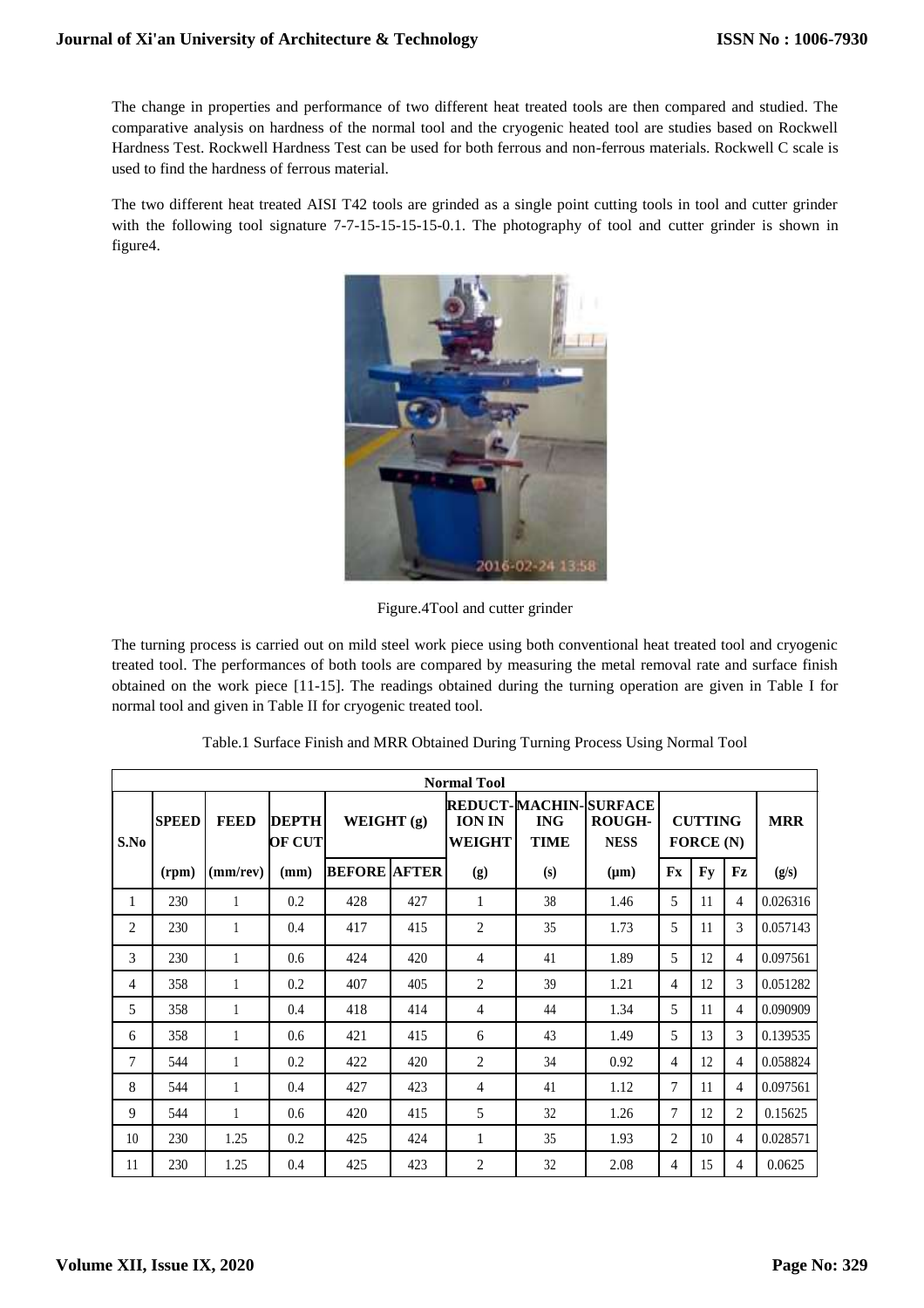| 12 | 230 | 1.25 | 0.6 | 420 | 415 | 5              | 45 | 2.24 | 6 | 16 | 3 | 0.111111 |
|----|-----|------|-----|-----|-----|----------------|----|------|---|----|---|----------|
| 13 | 358 | 1.25 | 0.2 | 418 | 416 | 2              | 37 | 1.35 | 4 | 13 | 3 | 0.054054 |
| 14 | 358 | 1.25 | 0.4 | 423 | 419 | 4              | 38 | 1.52 | 5 | 16 | 4 | 0.105263 |
| 15 | 358 | 1.25 | 0.6 | 418 | 413 | 5              | 33 | 1.86 | 8 | 12 | 2 | 0.151515 |
| 16 | 544 | 1.25 | 0.2 | 425 | 423 | $\overline{2}$ | 30 | 1.16 | 2 | 11 | 3 | 0.066667 |
| 17 | 544 | 1.25 | 0.4 | 420 | 416 | 4              | 35 | 1.47 | 5 | 14 | 3 | 0.114286 |
| 18 | 544 | 1.25 | 0.6 | 423 | 417 | 6              | 36 | 1.72 | 7 | 18 | 5 | 0.166667 |
| 19 | 230 | 1.5  | 0.2 | 420 | 419 | 1              | 30 | 2.14 | 4 | 13 | 3 | 0.033333 |
| 20 | 230 | 1.5  | 0.4 | 420 | 417 | 3              | 35 | 2.36 | 6 | 17 | 4 | 0.085714 |
| 21 | 230 | 1.5  | 0.6 | 421 | 416 | 5              | 37 | 2.57 | 7 | 15 | 4 | 0.135135 |
| 22 | 358 | 1.5  | 0.2 | 417 | 414 | 3              | 32 | 1.63 | 4 | 12 | 3 | 0.09375  |
| 23 | 358 | 1.5  | 0.4 | 426 | 422 | 4              | 28 | 1.79 | 5 | 16 | 4 | 0.142857 |
| 24 | 358 | 1.5  | 0.6 | 418 | 413 | 5              | 27 | 1.91 | 6 | 14 | 4 | 0.185185 |
| 25 | 544 | 1.5  | 0.2 | 424 | 421 | 3              | 29 | 1.22 | 3 | 11 | 3 | 0.103448 |
| 26 | 544 | 1.5  | 0.4 | 413 | 409 | 4              | 30 | 1.58 | 6 | 12 | 3 | 0.133333 |
| 27 | 544 | 1.5  | 0.6 | 419 | 413 | 6              | 31 | 1.84 | 5 | 14 | 4 | 0.193548 |

Table.2Surface Finish and MRR Obtained During Turning Process Using Cryogenic Tool

|                | <b>Cryogenic Tool</b> |                |                                  |                     |            |                |                                                   |                                                |                                    |           |                |            |  |
|----------------|-----------------------|----------------|----------------------------------|---------------------|------------|----------------|---------------------------------------------------|------------------------------------------------|------------------------------------|-----------|----------------|------------|--|
| S.No           | <b>SPEED</b>          | <b>FEED</b>    | <b>DEPTH</b><br>OF<br><b>CUT</b> |                     | WEIGHT (g) |                | <b>REDUCT MACHIN</b><br><b>ING</b><br><b>TIME</b> | <b>SURFACE</b><br><b>ROUGH-</b><br><b>NESS</b> | <b>CUTTING</b><br><b>FORCE</b> (N) |           |                | <b>MRR</b> |  |
|                | (rpm)                 | $(mm$ /rev $)$ | (mm)                             | <b>BEFORE AFTER</b> |            | (g)            | (s)                                               | $(\mu m)$                                      | Fx                                 | <b>Fy</b> | Fz             | (g/s)      |  |
| 1              | 230                   | $\mathbf{1}$   | 0.2                              | 427                 | 426        | $\mathbf{1}$   | 36                                                | 1.4                                            | 5                                  | 10        | 4              | 0.027778   |  |
| $\overline{c}$ | 230                   | $\mathbf{1}$   | 0.4                              | 415                 | 413        | $\overline{2}$ | 32                                                | 1.69                                           | 5                                  | 11        | 3              | 0.0625     |  |
| 3              | 230                   | $\mathbf{1}$   | 0.6                              | 420                 | 416        | $\overline{4}$ | 40                                                | 1.86                                           | 5                                  | 12        | 3              | 0.1        |  |
| 4              | 358                   | 1              | 0.2                              | 405                 | 403        | $\overline{2}$ | 37                                                | 1.16                                           | $\overline{4}$                     | 11        | 3              | 0.054054   |  |
| 5              | 358                   | $\mathbf{1}$   | 0.4                              | 414                 | 410        | $\overline{4}$ | 42                                                | 1.27                                           | $\overline{4}$                     | 10        | 3              | 0.095238   |  |
| 6              | 358                   | $\mathbf{1}$   | 0.6                              | 415                 | 410        | 5              | 35                                                | 1.38                                           | 6                                  | 12        | $\overline{2}$ | 0.142857   |  |
| 7              | 544                   | $\mathbf{1}$   | 0.2                              | 420                 | 418        | $\overline{2}$ | 32                                                | 0.84                                           | $\overline{4}$                     | 11        | $\overline{2}$ | 0.0625     |  |
| 8              | 544                   | $\mathbf{1}$   | 0.4                              | 423                 | 420        | 3              | 30                                                | 1.05                                           | $\overline{4}$                     | 12        | 3              | 0.1        |  |
| 9              | 544                   | $\mathbf{1}$   | 0.6                              | 415                 | 409        | 6              | 37                                                | 1.19                                           | $\overline{4}$                     | 12        | $\overline{2}$ | 0.162162   |  |
| 10             | 230                   | 1.25           | 0.2                              | 424                 | 423        | 1              | 32                                                | 1.83                                           | 5                                  | 10        | $\mathcal{E}$  | 0.03125    |  |
| 11             | 230                   | 1.25           | 0.4                              | 423                 | 420        | $\overline{3}$ | 44                                                | 1.97                                           | $\overline{4}$                     | 12        | 3              | 0.068182   |  |
| 12             | 230                   | 1.25           | 0.6                              | 415                 | 411        | 4              | 35                                                | 2.18                                           | 6                                  | 13        | $\overline{c}$ | 0.114286   |  |
| 13             | 358                   | 1.25           | 0.2                              | 416                 | 414        | $\overline{2}$ | 34                                                | 1.26                                           | $\overline{4}$                     | 11        | 3              | 0.058824   |  |
| 14             | 358                   | 1.25           | 0.4                              | 419                 | 415        | $\overline{4}$ | 36                                                | 1.43                                           | $\overline{4}$                     | 13        | 3              | 0.111111   |  |
| 15             | 358                   | 1.25           | 0.6                              | 413                 | 407        | 6              | 39                                                | 1.75                                           | 6                                  | 11        | $\overline{2}$ | 0.153846   |  |
| 16             | 544                   | 1.25           | 0.2                              | 423                 | 420        | 3              | 42                                                | 1.07                                           | 3                                  | 10        | $\mathfrak{D}$ | 0.071429   |  |
| 17             | 544                   | 1.25           | 0.4                              | 416                 | 412        | $\overline{4}$ | 34                                                | 1.35                                           | 5                                  | 14        | $\overline{2}$ | 0.117647   |  |
| 18             | 544                   | 1.25           | 0.6                              | 417                 | 411        | 6              | 35                                                | 1.67                                           | 6                                  | 15        | 3              | 0.171429   |  |
| 19             | 230                   | 1.5            | 0.2                              | 419                 | 418        | 1              | 27                                                | 2.06                                           | 3                                  | 10        | $\overline{2}$ | 0.037037   |  |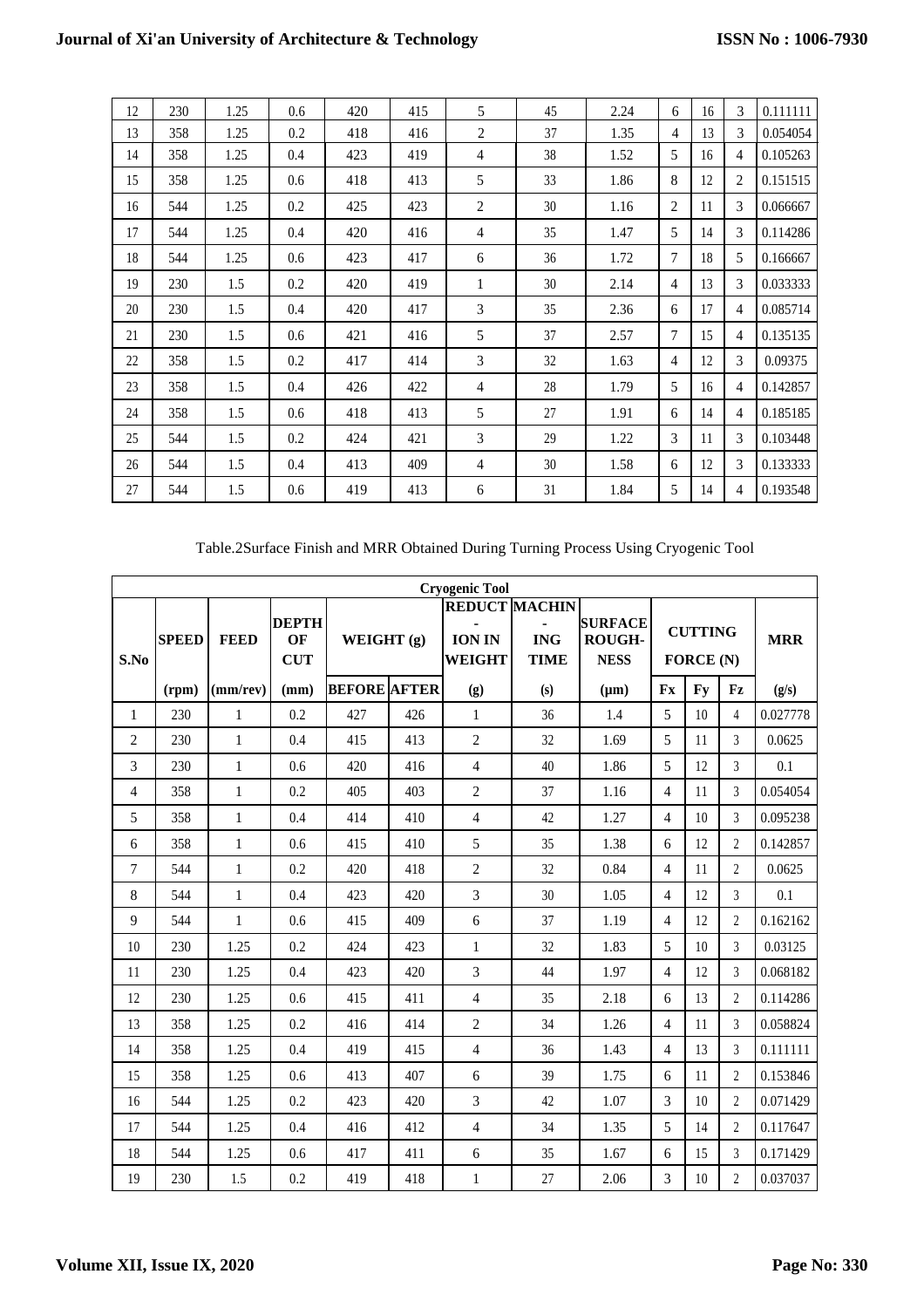| 20 | 230 | 1.5 | 0.4 | 417 | 414 | 3              | 33 | 2.29 | 6 | 15 | 3            | 0.090909 |
|----|-----|-----|-----|-----|-----|----------------|----|------|---|----|--------------|----------|
| 21 | 230 | 1.5 | 0.6 | 416 | 411 | 5              | 36 | 2.46 | 6 | 14 | 4            | 0.138889 |
| 22 | 358 | 1.5 | 0.2 | 414 | 411 | 3              | 31 | 1.55 | 5 | 12 | 3            | 0.096774 |
| 23 | 358 | 1.5 | 0.4 | 422 | 418 | $\overline{4}$ | 27 | 1.69 | 6 | 14 | 3            | 0.148148 |
| 24 | 358 | 1.5 | 0.6 | 413 | 407 | 6              | 32 | 1.83 | 7 | 13 | 4            | 0.1875   |
| 25 | 544 | 1.5 | 0.2 | 421 | 418 | 3              | 28 | 1.14 | 5 | 11 | 4            | 0.107143 |
| 26 | 544 | 1.5 | 0.4 | 409 | 404 | 5              | 36 | 1.48 | 6 | 13 | 3            | 0.138889 |
| 27 | 544 | 1.5 | 0.6 | 413 | 407 | 6              | 30 | 1.76 | 5 | 14 | <sup>1</sup> | 0.2      |

## IV. COMPARISON OF PERFORMANCE OF NORMAL TOOL AND CRYOGENIC TOOL

## *4.1. Comparison of surface roughness*

The surface roughness on the work piece after turning process is calculated using surface roughness tester as shown is Figure5.



Figure. 5 Surface Roughness Tester

The surface roughness on the work piece during turning process depends upon the feed rate, depth of cut, tool wear, cutting speed, etc. In cryogenic tool, the tool wear is minimum and more uniform. So the surface roughness obtained on the work piece is slightly lower than that obtained when turning in normal tool as shown in figure 6. In cryogenic tool, the decrease in the surface roughness is about 4.86%.



Figure.6Comparison of surface roughness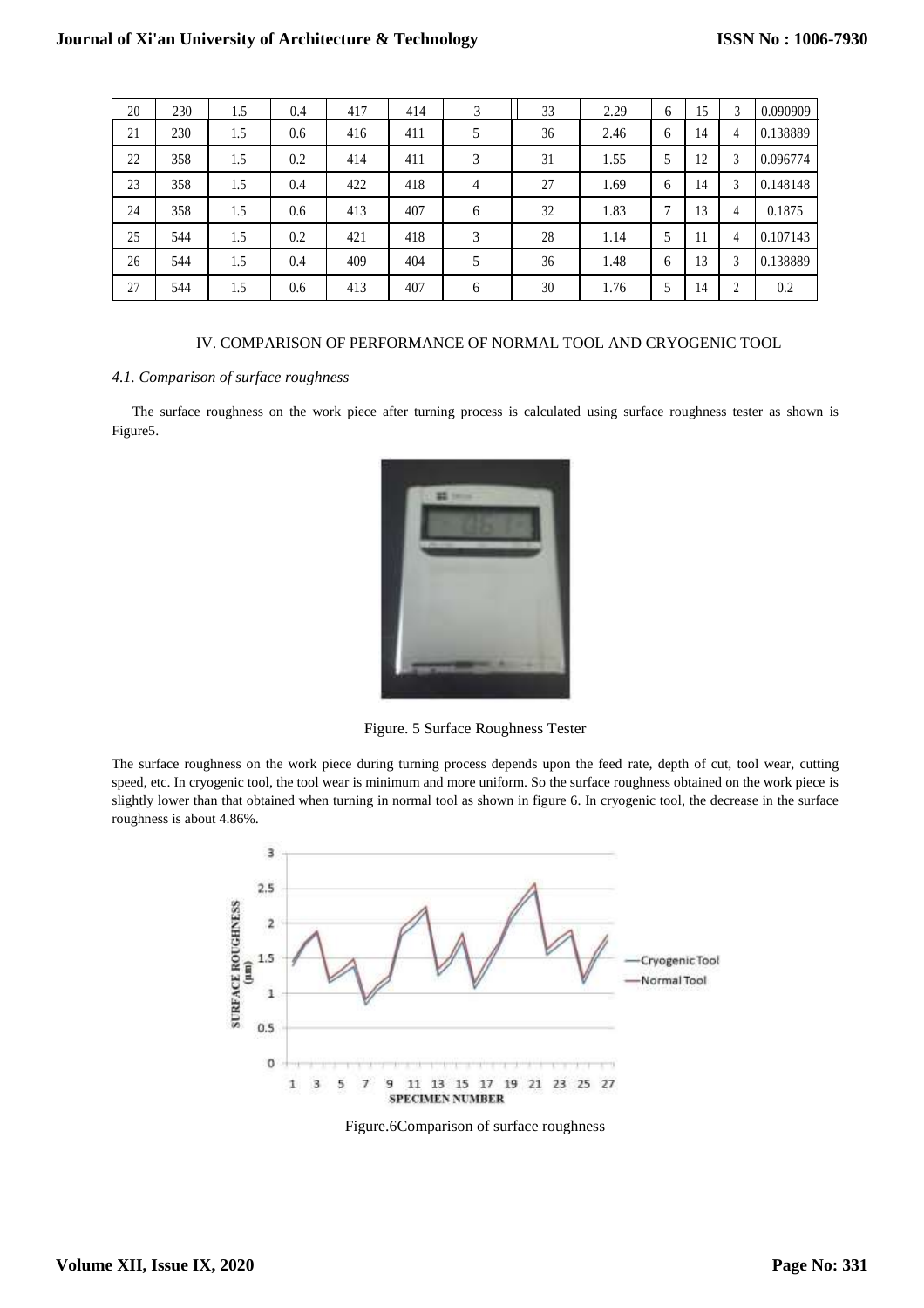#### *4.2. Comparison of metal removal rate*

The theoretical metal removal rate may not be equal to the actual metal removal rate obtained when machining due to the resistance of work piece against the tool material. In cryogenic tool, the resistance due to the work piece is minimum due to the boost in hardness of tool steel. When turning the work piece using cryogenic hardened tool, the metal removal rate (MRR) obtained is slightly increased as shown in figure 7. In cryogenic tool, the increase in the MRR is about 3.79%.



Figure.7 Comparison of metal removal rate

*4.3 Comparison of hardness*



Figure.8 Rockwell Hardness Tester

B scale: (1/16" diameter steel ball indenter: 100 Kg Load) is used to find the hardness of non ferrous metal.

C scale: (120º Diameter cone indenter: 150 Kg Load) is used to find the hardness of ferrous metal.

The five sets of readings are taken on both normal tool and cryogenic tool using Rockwell C scale and are given in Table 3.

Table.3Readings of Rockwell Hardness Test

| <b>TOOL</b> |    |    |    |      |    | SET1   SET2   SET3   SET4   SET5   Average |
|-------------|----|----|----|------|----|--------------------------------------------|
| Normal Tool | 62 | 62 | 63 | 62.5 | 62 | 62.3                                       |
| Cryo - Tool | 65 | 66 | 65 | 66   | 64 | 65.2                                       |

The Rockwell hardness number of cryogenic treated tool is increased by 4.65%. The average Rockwell hardness for the tools is given in figure 9.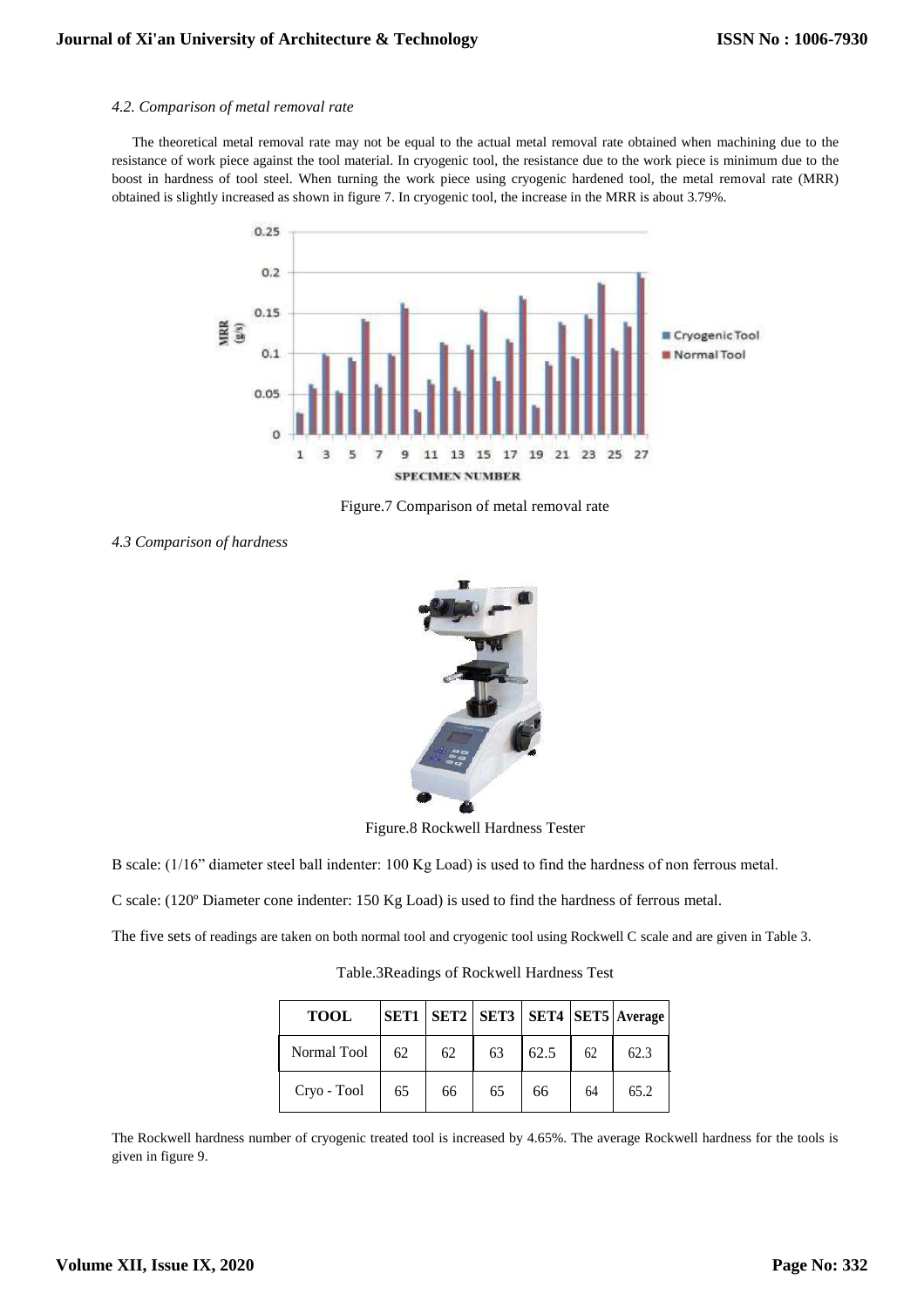

## **Rockwell Hardness Number**



#### V. CONCLUSIONS

The increase in hardness of about 4.65% is due to the achievement of martensite from austenite, which results in slightly increased metal removal rate of about 3.79%.

Dimensional accuracy and surface finish also substantially improved mainly due to significant reduction of wear and damage at the tool tip. The decrease in the surface roughness on work piece when turning using cryogenic tool is about 4.86%.

The increase in wear resistance has been accredited to the conversion of soft retained austenite into the harder martensite phase, and the formation of fine carbide particles in the metal structure. This results for the wear resistance improvement in tool steel.

## References

- [1] Simranpreet Singh Grill, "Machining Performance of Cryogenically Treated AISI M2 High Speed Tool", JERS E- ISSN:0976-7916, 2012.
- [2] R. H. Naravade, S. B. Belkar and R. R. Kharde, "Effects of Cryogenic Treatment, Hardening and Multiple Tempering on Wear Behavior of D6 Tool Steel", Vol 2, Issue 5, ISSN: 2319-18132013, 2013.
- [3] B.Sureshkumar, N.Baskar "Integration of Fuzzy logic with response surface methodology for thrust force and surface roughness modeling of drilling and titanium alloy" IJAMT, 65 (9-12):1501-1514.
- [4] ShaikhAther and S. A. Sonawane, "Wear Resistance Enhancement of AISI D3 Tool Steels by Cryogenic Treatment", IJCET, E-ISSN: 2277-4106, 2015.
- [5] P. V. Gopal Krishna, K. Kishore, T. Srihari and S.Venkataiah, "Performance Evaluation of Cryogenic Treated HSS Drill", Global Journals Inc,Vol 13, Issue 7, ISSN: 2249-4596, 2013.
- [6] NagrajPatil, ShriShailKakkeri and Sangamesh, "Effect of Cryogenic Treated and Untreated Tool on its Tool Life", IJSR, ISSN: 2319-7064, 2014.
- [7] AjitBehara S.C. Mishra and S. K. Swain, "Cryogenic Technique for Processing Steel Treatment", 2012.
- [8] P.I. Patil and Bimlesh Kumar, "Deep Cryogenic Treatment of Alloy Steels", IJE, Vol 2, Issue 7, ISSN: 2277- 9477, 2013.